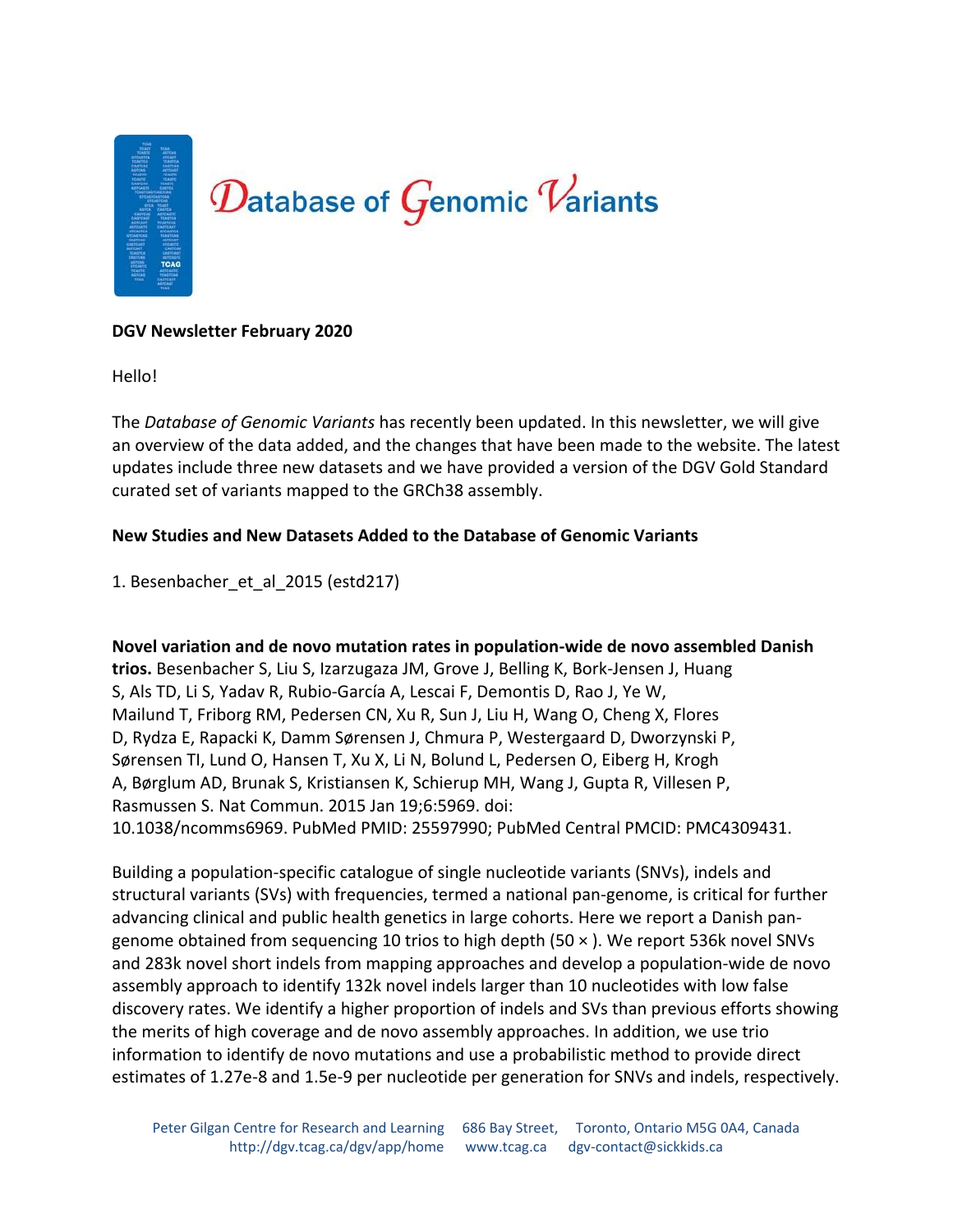# 2. Audano\_et\_al\_2019 (nstd162)

**Characterizing the Major Structural Variant Alleles of the Human Genome.** Audano PA, Sulovari A, Graves-Lindsay TA, Cantsilieris S, Sorensen M, Welch AE, Dougherty ML, Nelson BJ, Shah A, Dutcher SK, Warren WC, Magrini V, McGrath SD, Li YI, Wilson RK, Eichler EE. . Cell. 2019 Jan 24;176(3):663-675.e19. doi:10.1016/j.cell.2018.12.019. Epub 2019 Jan 17. PubMed PMID: 30661756; PubMed Central PMCID: PMC6438697.

In order to provide a comprehensive resource for human structural variants (SVs), we generated long-read sequence data and analyzed SVs for fifteen human genomes. We sequence resolved 99,604 insertions, deletions, and inversions including 2,238 (1.6 Mbp) that are shared among all discovery genomes with an additional 13,053 (6.9 Mbp) present in the majority, indicating minor alleles or errors in the reference. Genotyping in 440 additional genomes confirms the most common SVs in unique euchromatin are now sequence resolved. We report a ninefold SV bias toward the last 5 Mbp of human chromosomes with nearly 55% of all VNTRs (variable number of tandem repeats) mapping to this portion of the genome. We identify SVs affecting coding and noncoding regulatory loci improving annotation and interpretation of functional variation. These data provide the framework to construct a canonical human reference and a resource for developing advanced representations capable of capturing allelic diversity.

### 3. gnomAD SV (nstd166)

**An open resource of structural variation for medical and population genetics.** Ryan L. Collins, Harrison Brand, Konrad J. Karczewski, Xuefang Zhao, Jessica Alföldi, Laurent C. Francioli, Amit V. Khera, Chelsea Lowther, Laura D. Gauthier, Harold Wang, Nicholas A. Watts, Matthew Solomonson, Anne O'Donnell-Luria, Alexander Baumann, Ruchi Munshi, Mark Walker, Christopher Whelan, Yongqing Huang, Ted Brookings, Ted Sharpe, Matthew R. Stone, Elise Valkanas, Jack Fu, Grace Tiao, Kristen M. Laricchia, Valentin Ruano-Rubio, Christine Stevens, Namrata Gupta, Lauren Margolin, Genome Aggregation Database Production Team, Genome Aggregation Database Consortium, Kent D. Taylor, Henry J. Lin, Stephen S. Rich, Wendy Post, Yii-Der Ida Chen, Jerome I. Rotter, Chad Nusbaum, Anthony Philippakis, Eric Lander, Stacey Gabriel, Benjamin M. Neale, Sekar Kathiresan, Mark J. Daly, Eric Banks, Daniel G. MacArthur, Michael E. Talkowski.<https://www.biorxiv.org/content/10.1101/578674v2>

Structural variants (SVs) rearrange large segments of the genome and can have profound consequences for evolution and human diseases. As national biobanks, disease association studies, and clinical genetic testing grow increasingly reliant on genome sequencing, population references such as the Genome Aggregation Database (gnomAD) have become integral for interpreting genetic variation. To date, no large-scale reference maps of SVs exist from highcoverage sequencing comparable to those available for point mutations in protein-coding genes. Here, we constructed a reference atlas of SVs across 14,891 genomes from diverse global populations (54% non-European) as a component of gnomAD. We discovered a rich landscape of 433,371 distinct SVs, including 5,295 multi-breakpoint complex SVs across 11